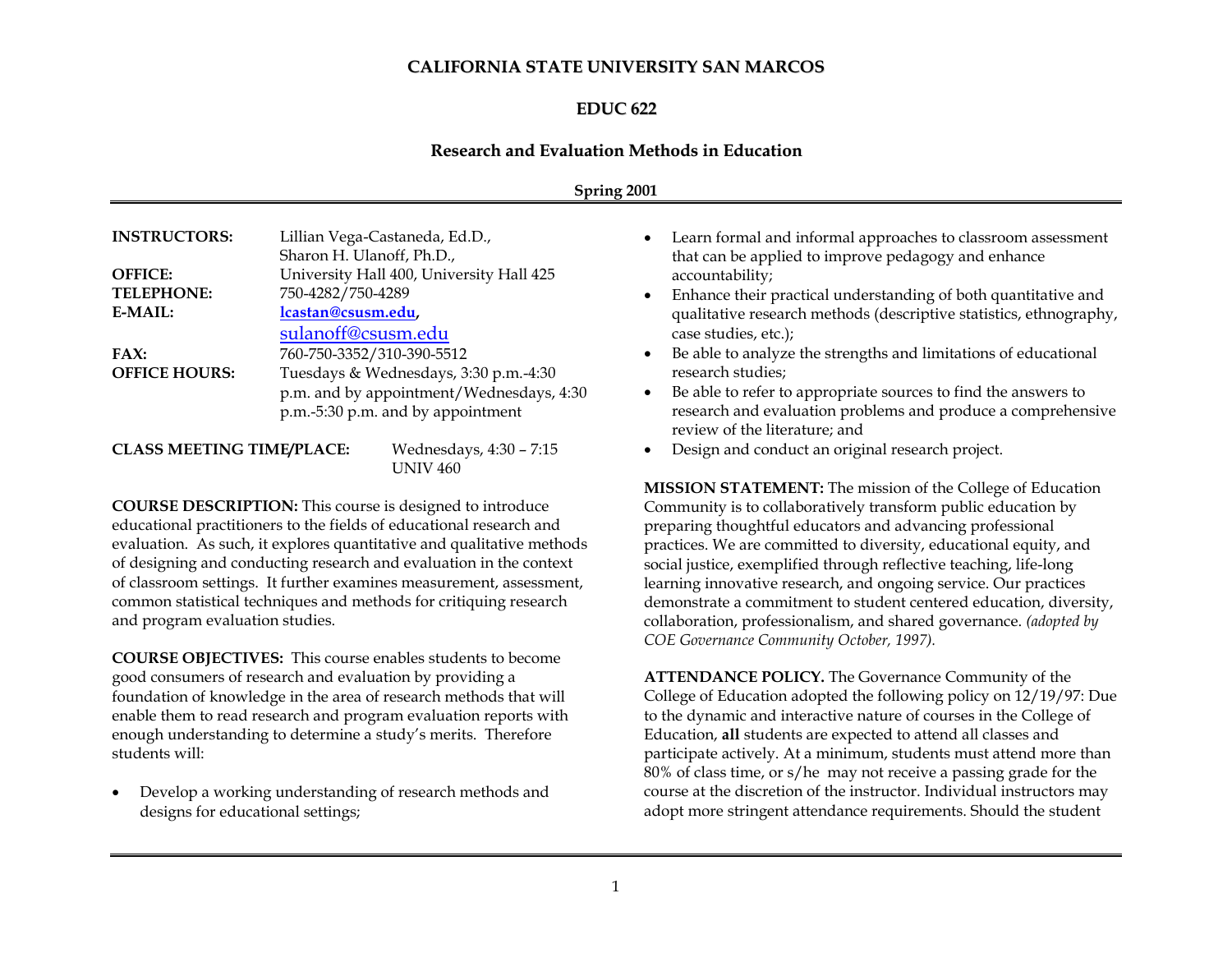have extenuating circumstances, s/he should contact the instructor as soon as possible.

This course deals with complex material processed in a variety of ways. Structured interactions, group processes, oral presentations, guided discussion of readings, and self-disclosure exercises are the norm. Students are expected to have read assigned materials by the date indicated in the syllabus, and should be prepared to discuss readings individually or in variously structured groups. The degree of your engagement in these processes forms the basis for points assigned. Due to the fast paced and highly interactive nature of the course, regular attendance and full participation are expected: teaching and learning is difficult (if not impossible) if one is not present for and engaged in the process. Therefore, College Policy is amplified as follows:

- 1. Missing more than 2 class meetings will result in the reduction of one letter grade.
- 2. Arriving late or leaving early on more than two occasions will result in the reduction of one letter grade.
- 3. Illness and emergency circumstances will be negotiated on a case-by-case basis.

Students are expected to establish appropriate personal, academic and career-ladder priorities. These measures should not be considered punitive. Rather, they should be viewed as taking appropriate individual responsibility for one's own learning in a democratic, collaborative and reciprocal learning environment.

### **REQUIRED TEXTS:**

Charles, C. M. (1998). *Introduction to educational research*  (Third Edition)*.* White Plains, NY: Longman.

Pyrczak, F. (2000). *Writing empirical research reports* (Third Edition). Los Angeles, CA: Pyrczak Publishing.

Strauss, A. (1987). *Qualitative Analysis for Social Scientists.* Cambridge Univrsity press.

Castaneda, L.V. (2001). *Academic Readings in Ethnographic and Qualitative Studies.* 

**COURSE REQUIREMENTS:** All students are expected to attend every class session unless otherwise arranged. Students are further expected to be prepared for class and to participate accordingly. Reading should be completed before the class meeting. **All assignments must be handed in on the due date.** Assignments must be typed and double-spaced. Please note: in order to receive a grade of A or B students must turn all assignments in on time.

| • 1 Hanging Around Activity     | 20 points |
|---------------------------------|-----------|
| • 2 Article Analyses            | 30 points |
| • 1 Human Subjects Protocol     | 10 points |
| • 1 Research Paper/presentation | 30 points |
| • Attendance and participation  | 10 points |

# **GRADING (plus or minus grades at the discretion of the instructor):**

 $A = 100 - 90$ 

- $B = 89-80$
- $C = 79-70$

### **ASSIGNMENTS:**

*Hanging Around Exercise* : This assignment is designed to prepare you as a future ethnographer. An ethnographer uses a variety of data collection methods and forms of inquiry in order to "make sense" of a given setting, event, or set of occurrences. A good ethnographer asks this initial question to guide her inquiry: what is going on here? This is followed by: what is going on here that may be of some sort of significance? Each of these are important questions, in that, the ethnographer seeks to gain meaning and understanding from events that are often "common" to her set of experiences; the challenges is to address these common occurrences in ways that make the events, settings, etc., "strange" or "uncommon." It is a challenge to the educational ethnographer to gain meaning and make sense out of events, situations, settings, (e.g., playtime, reading time, sharing time, the school community, a game of jump rope) that are in fact, "commonplace." As ethnographers we are asked to look at common events as "exotic" and/or "new."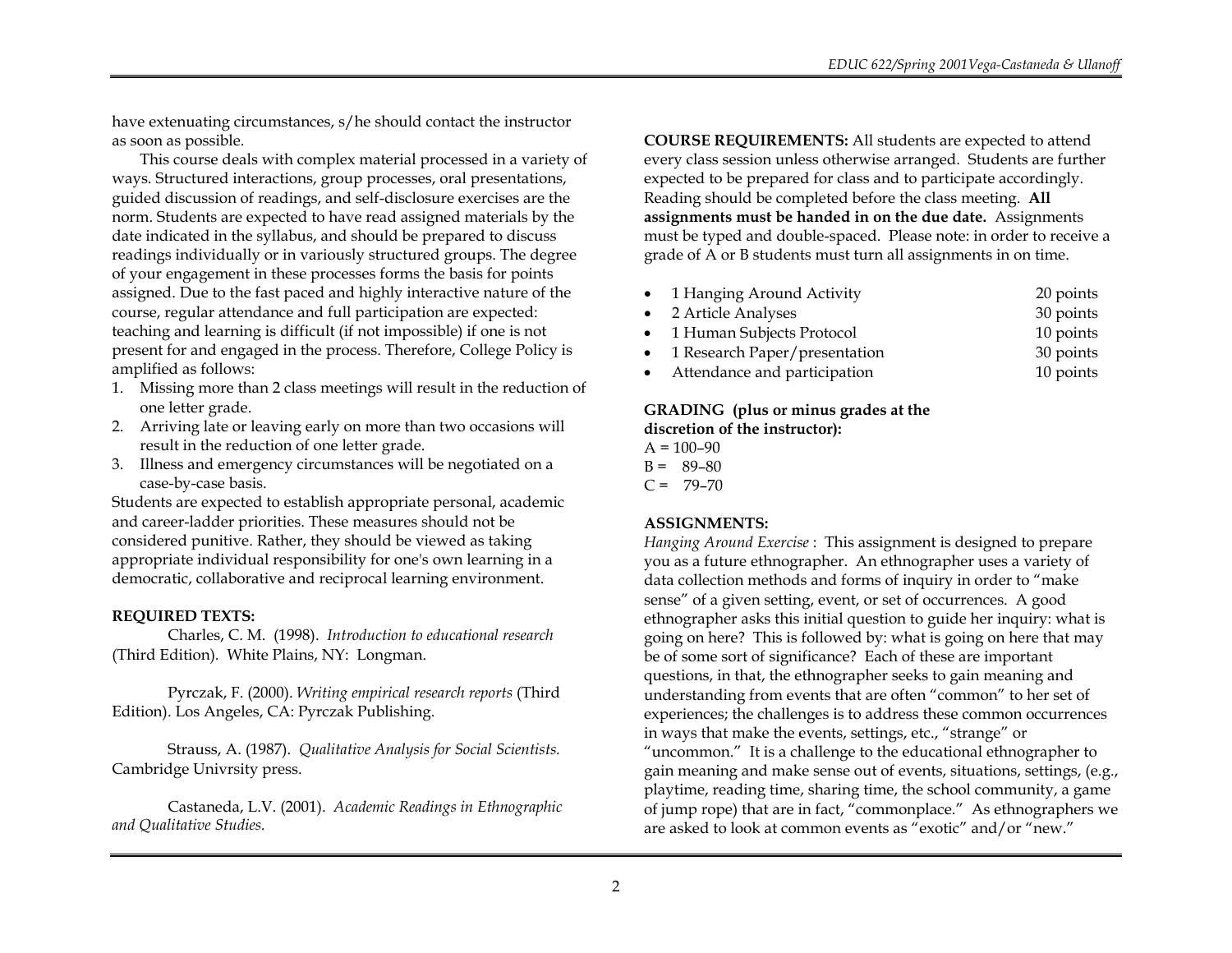An underlying notion of the ethnographic method is to begin to make meaning, by describing events, settings, interactions, etc., in ways that are value-free and unbiased. This is our challenge for this assignment -- to describe in a value-free context. Good luck! Where

You will visit a store that sells groceries. It is up to you to select the type of store, e.g., mini-mart, supermarket, corner grocery, farmers market, etc. You will spend at least 45 minutes in the setting.

# What

(a). You will spend the first 5-6 minutes "casing/checking-out" the setting. As you walk around the setting, make note of the:

- 1. physical lay-out of the store;
- 2. construct a spatial map and attach to your write-up; participants, food sections, etc.;
- 3. take notes regarding the setting; and
- 4. include a one paragraph statement that tells the location, time, & date.

(b). Next, you will observe customers as they shop. Take notes on one particular customer. Record how this customer shops, e.g., what section of the store does s/he begin to shop in? What observable behaviors do you note as your shopper selects her/his purchases? Write at minimum a one page description that objectively describes your shoppers behavior.

(c). Classification scheme: How are store items organized in this setting? (e.g., foods, beverages, dry goods) (1-2 paragraphs).

- (d) Social Organization:
- 1. Who goes to the supermarket?
- 2. What social rules are used in the setting? (1-2 paragraph.)

(e). Reflective Notes: (separate page) Note your impressions and reflections regarding this experience. Reflections may be stated accordingly, ße.g.,

R-1 "I was very tired and had never before shopped at this supermarket. I wondered how everything would turn out."

(f). Questions: Please note any questions, issues of concern that you might raise if you want to continue as a researcher in this setting.

# (g). Synopsis: What did you observe? (1-page) **This assignment is due March 6, 2001.**

*Article analysis.* Students will be given two articles to analyze as a means of evaluating ongoing progress in terms of the understanding and application of concepts presented in class. Students will be asked to work in groups of four to use what they have learned in class to analyze two research articles, one qualitative and one quantitative. All students will receive the same article with a set of specific questions to answer one week prior to the actual analysis. Students will read the articles on their own and work in groups to complete the assignment in class. **The analyses will be done May 15 and May 22, in class.**

*Research paper/presentation*. Students are asked to think about a problem, issue, question, or concern that you would like to examine in relation to the education of the students in our schools. This assignment is intended to be open-ended, in order to allow you the flexibility to explore issues of personal interest. Students are encouraged to collaborate on a research question.

We will be learning about a variety of ways of collecting data to answer your questions. You will be responsible for choosing the appropriate methodology to answer your question, data collection, data analysis and writing up your findings and conclusions. You will be given a suggested format for your paper.

Due dates for individual sections are presented in the course outline. We will discuss the nature of these sections in class. **The paper is due May 22, 2001.**

*Human Subjects Protocol:* In order to prepare you for the completing your final project/thesis in the MA program, you will complete an application for Human Subjects Approval for your research paper. This application will be written according to the CSUSM Institutional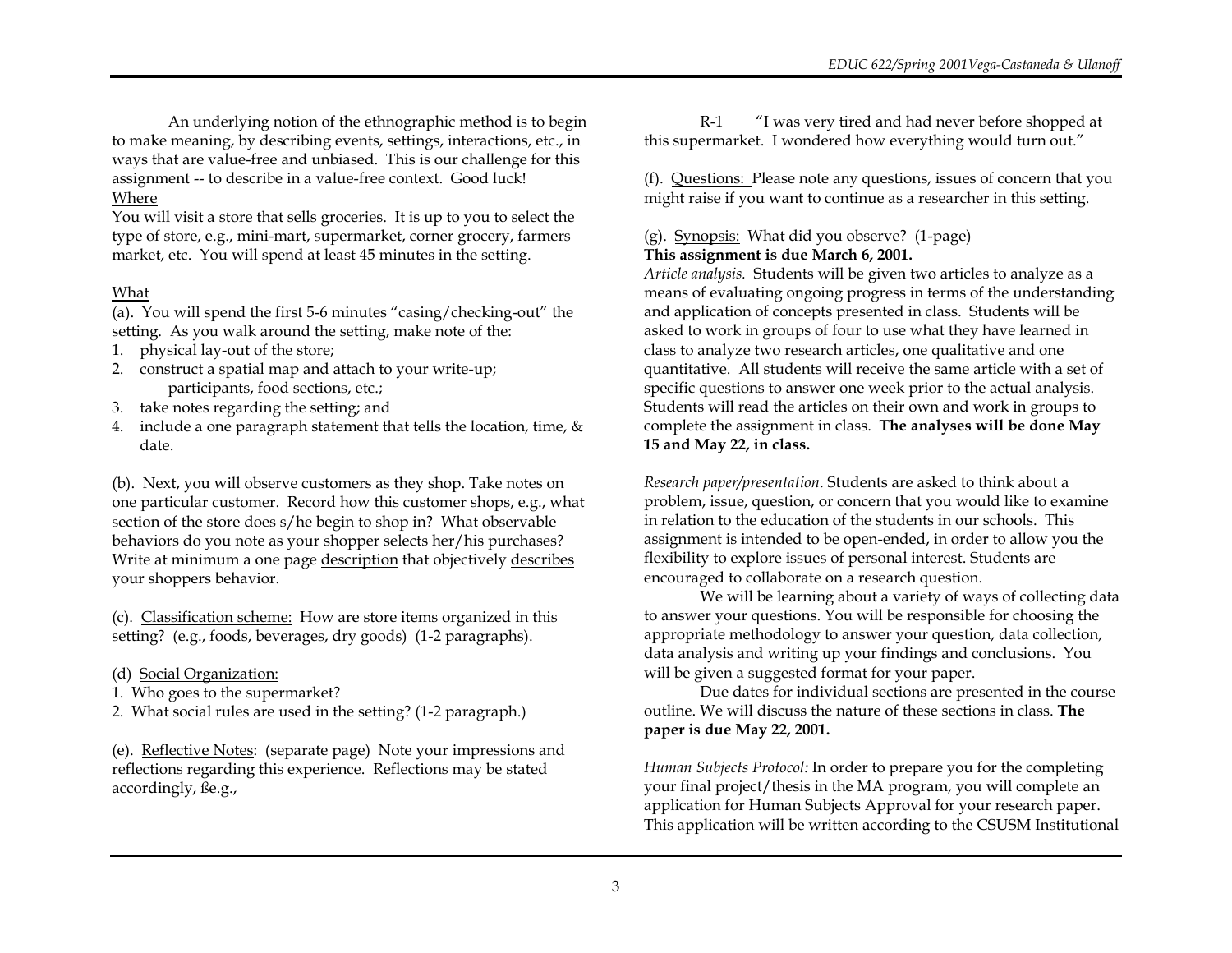Review Board Guidelines available on the CSUSM website. Steps to completing this assignment include:

- 1. Accessing the CSUSM IRB guidelines on the website;
- 2. Choosing the appropriate type of application (full review, expedited review or exemption);
- 3. Completing the protocol;
- 4. Submitting the protocol to me for review; and
- 5. Making revisions as necessary.

*This assignment is due April 17.*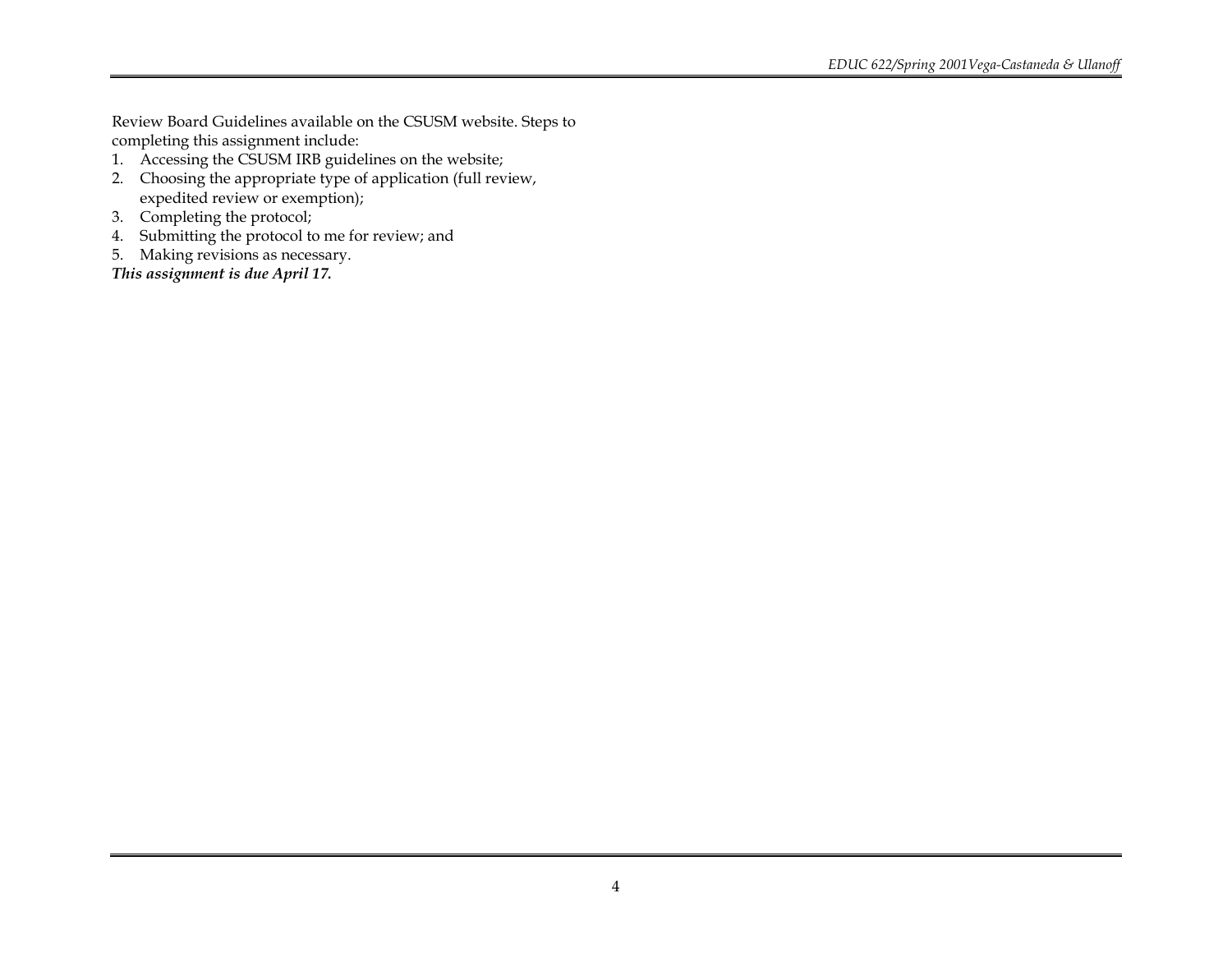**COURSE OUTLINE:** Readings are expected to be done prior to class meeting. Please read the Pyrczak book in accordance with assignments.

| <b>DAT</b><br>E | <b>TOPIC</b>                                                                                  | <b>ASSIGNMENTS</b>                                        | 3/28                    | Experimental, quasi-<br>experimental, and causal-<br>comparative research          | Charles, Ch. 14; Lit. review<br>due!                                                        |
|-----------------|-----------------------------------------------------------------------------------------------|-----------------------------------------------------------|-------------------------|------------------------------------------------------------------------------------|---------------------------------------------------------------------------------------------|
| 2/7             | Introduction/overview of<br>educational research;                                             | Charles, Ch. 1.                                           |                         |                                                                                    |                                                                                             |
|                 | qualitative and quantitative<br>types of research                                             |                                                           | <b>DAT</b><br>${\bf E}$ | <b>TOPIC</b>                                                                       | <b>ASSIGNMENTS</b>                                                                          |
| 2/14            | Types of educational research;                                                                | Cochran-Smith and Lytle;                                  | 4/4                     | Spring Break, no class                                                             |                                                                                             |
|                 | Introduction to qualitative<br>research; Choosing research<br>topics; Intro to human subjects | Ch. $2 & 3;$                                              | 4/11                    | Working session on Human<br>Subs                                                   |                                                                                             |
|                 | regulations                                                                                   |                                                           | 4/18                    | Data analysis; emic and etic<br>approaches; Coding, patterns,                      | Castaneda; Ulanoff; Human<br>Subjects due; methodology                                      |
| 2/21            | The tools of qualitative research;<br>Examining published research                            | Charles, Ch. $4 & 5$ ; Heath<br>(class).                  |                         | categories and hypotheses                                                          | and instrument due!                                                                         |
|                 |                                                                                               |                                                           | 4/25                    | Presenting findings, writing up<br>research; teacher research                      | Ulanoff, Quiocho, Roche and<br>Yaegle; Working draft due!                                   |
| 2/28            | Ethnography; instrumentation;<br>Designing a research project                                 | Charles, Ch. 6;                                           | 5/2                     | Data analysis: mediating and                                                       | Charles, Appendix; Findings                                                                 |
| 3/7             | Procedures and tools for data<br>collection                                                   | Charles, Ch. 7; Hanging<br>around exercise due!           |                         | spurious factors; quantitative<br>analyses: statistical concepts<br>and procedures | due! Article for analysis<br>handed out.                                                    |
| 3/14            | Types of research: Descriptive<br>and Historical Research;                                    | Charles, Ch. 11, 12;<br>Question/methodology due!         | 5/9                     | Working session on papers                                                          |                                                                                             |
|                 | Correlational research;<br>Questioning techniques                                             |                                                           | 5/16                    | Validity, reliability and<br>generalizability                                      | Charles, Ch. 2 revisited; Ch.<br>14; Conclusions and rough<br>draft due! Article analysis 1 |
| 3/15            | Types of research: Action &                                                                   | Charles, Ch. 13; Castaneda,                               |                         |                                                                                    |                                                                                             |
|                 | evaluation research                                                                           | Ulanoff and Rios, 1997 (in<br>class); Setting/sample due! | 5/23                    | Presenting your research;<br>Mixing qualitative and<br>quantitative research;      | Charles, Ch. 9;<br>Article analysis 2<br><b>FINAL DRAFT DUE!</b>                            |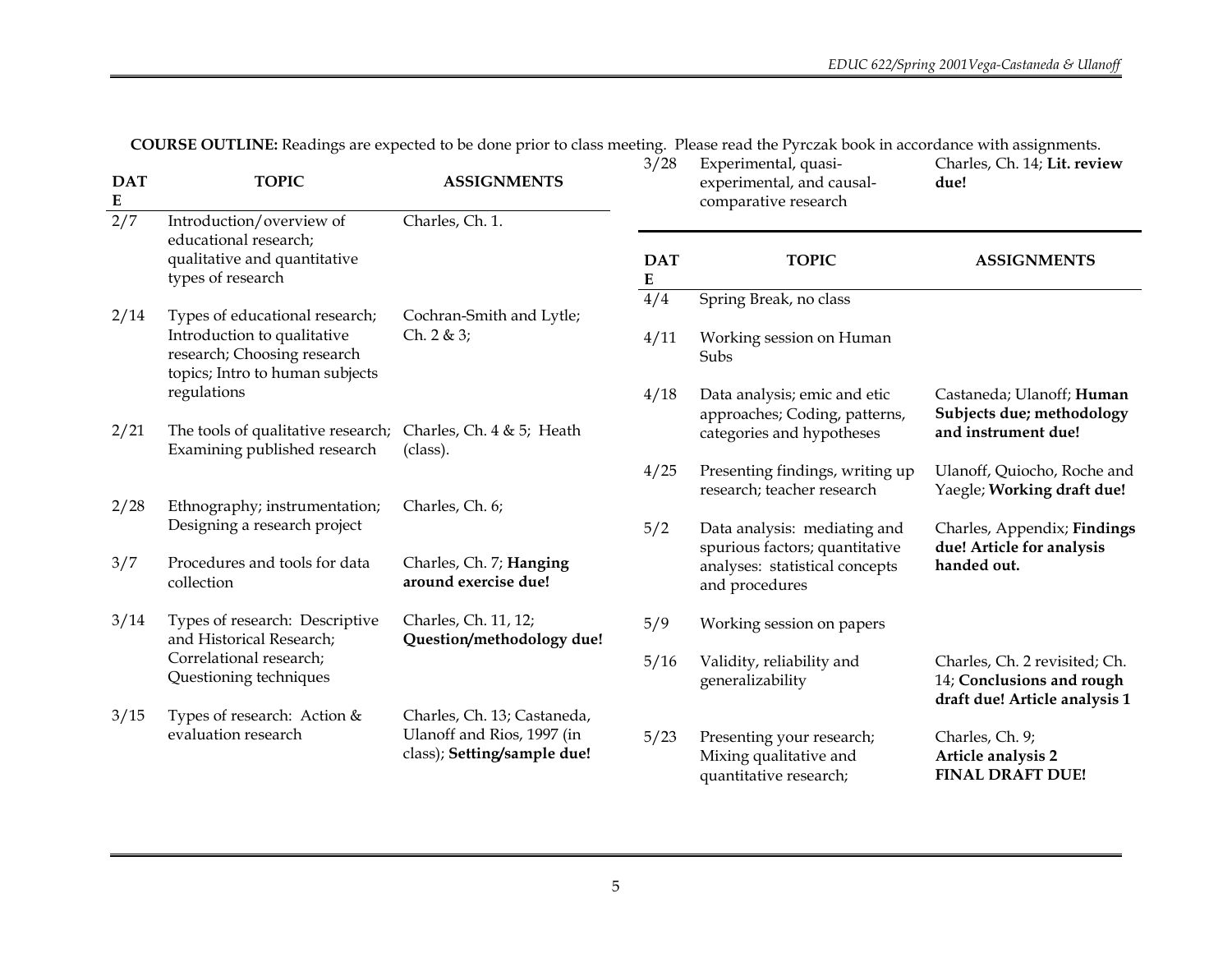5/30 Recap and closure; **Research presentations**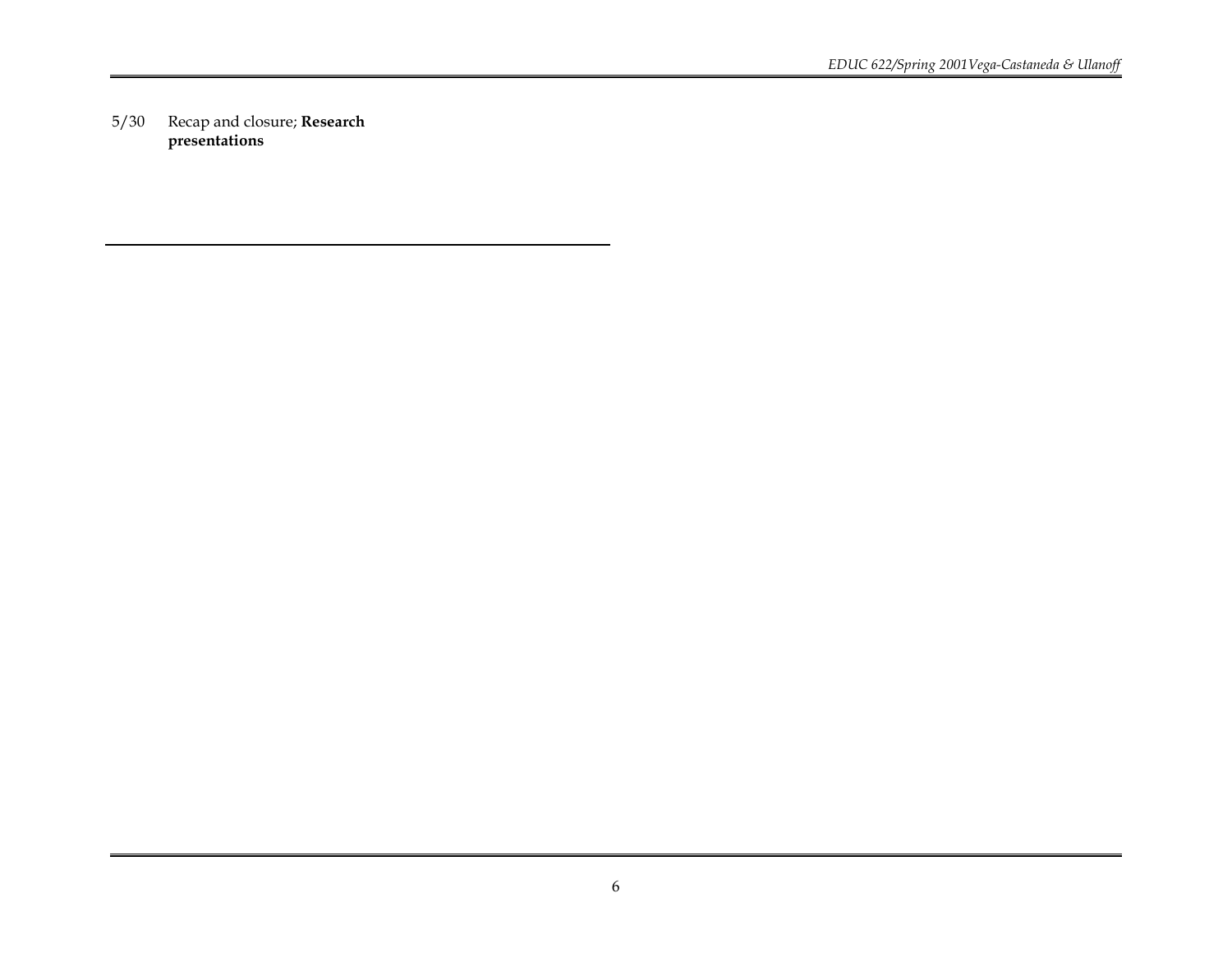# **Scoring Rubric for Inquiry Paper** (adapted from Hafner and Ulanoff, 1994)

This paper will be holistically scored according to the following rubric. In order to receive 40 points, papers must receive a score of 5 or 6.

**6** = The paper contains all required sections and attempts to answer the inquiry question posed by the author. The author demonstrates ease and facility in expressing ideas, observations, and feelings. The writing flows smoothly and naturally, and is understandable. The author remains generally on topic, but may digress and shifts in thought are logical and can be easily followed. The writing shows development of ideas that are interesting or provocative and creates a vivid image of thoughts or feelings through the use of details. The writing demonstrates insightful and reflective thinking that is implied or stated. The author uses lively and concrete language appropriate to the paper's purpose.

**5** = The paper contains all required sections and attempts to answer the inquiry question posed by the author. The author demonstrates ease and facility in expressing ideas, observations, and feelings. The writing flows smoothly and naturally, and is understandable. The author remains generally on topic, but may digress and shifts in thought may not be easily followed. The writing shows development of ideas that are interesting or provocative but may not create a vivid image of thoughts or feelings. The author explores ideas, but may be unwilling to take risks or to reshape his or her thoughts. The writing may demonstrate insightful and reflective thinking that is implied or stated. The author uses lively and concrete language appropriate to the paper's purpose. The writing is conversational and natural.

**4** = The paper contains all required sections and attempts to answer the inquiry question posed by the author. The author demonstrates proficiency in expressing ideas, observations, and feelings. The writing is generally understandable and coherent, but lacks complete control. The main idea may shift and be difficult to follow. He or she develops ideas in a somewhat predictable

fashion but shows some exploration of thoughts. The author may attempt to convey interesting ideas or vivid images, but fails to develop ideas fully. The writing may show some evidence of insightful and reflective thinking.

**3** = The paper contains some of the required sections and attempts to answer the inquiry question posed by the author. The author develops few ideas and thoughts, and has difficulty expressing his or her ideas in a fluent manner. The author may construct rambling sentences or lists of ideas, is sometimes confused, and frequently presents an unfocused collection of generalized details. He or she makes weak or ineffective attempts to explore or create vivid impressions. The writing rarely shows evidence of insightful or reflective thinking.

**2** = There is limited evidence that the paper contains some of the required sections and attempts to answer the inquiry question posed by the author. The author demonstrates halting, fragmented expression of ideas resulting in unconnected and somewhat incoherent writing. It is brief, thin or insubstantial. Ideas and thoughts are barely developed and the author often relies on merely the title or a single word. There is little or no exploration of ideas. The author shows little or no evidence of insightful or reflective thinking.

**1** = There is little or no evidence that the paper contains some of the required sections and attempts to answer the inquiry question posed by the author. The author demonstrates little or no evidence of fluency and little or no coherence. The writing may be garbled and impossible to understand, except for occasional words or phrases. The author relies on the title or a single word without development of ideas or thoughts.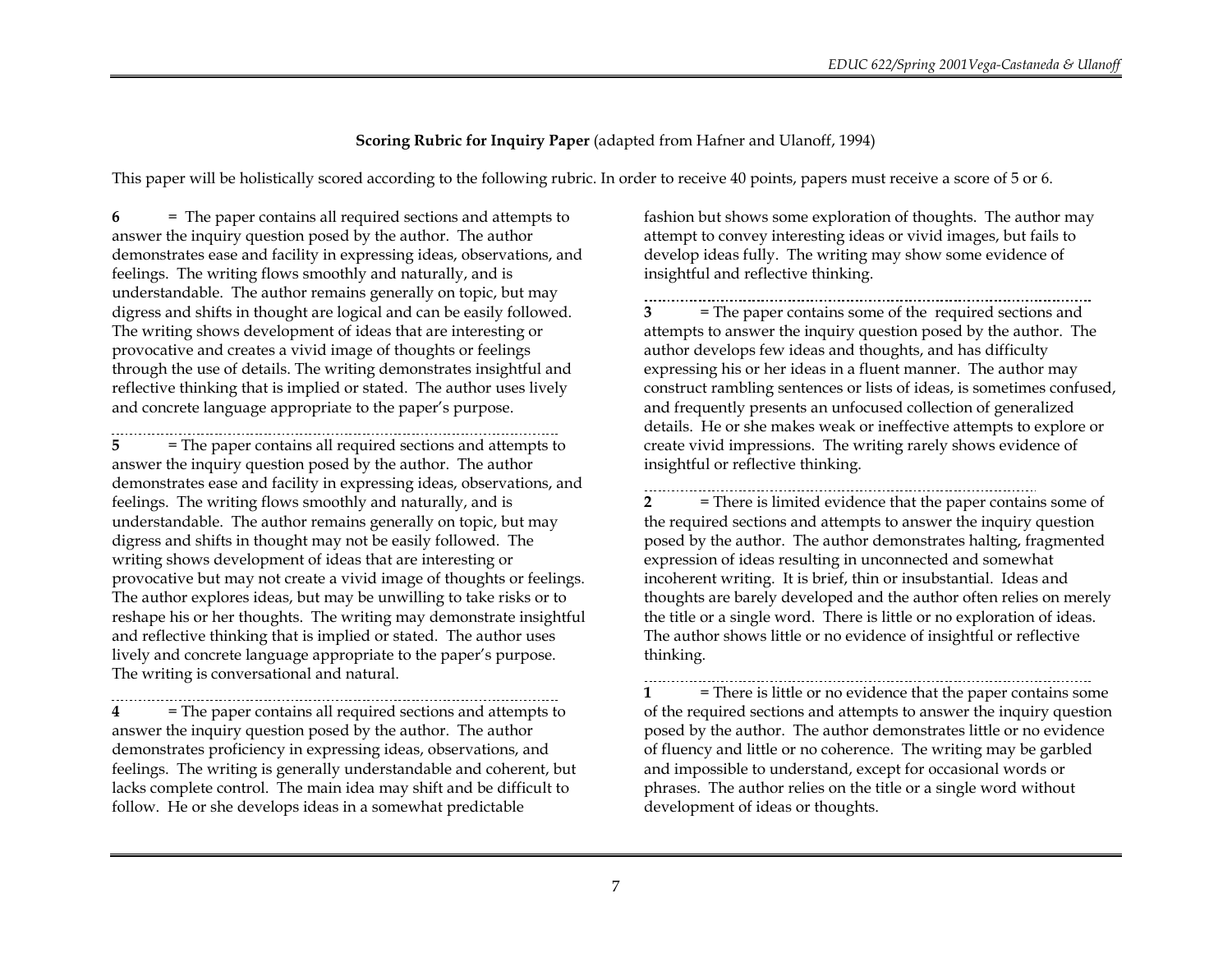**DUE DATE RESEARCH PAPER SECTION**

- 3/14 *Question/methodology*: This is a one page paper that states the question your are asking and how you intend to go about answering the question, e.g. will you use a survey/questionnaire, observe students, interview students, etc.
- 3/21 *Setting/sample*: In this section you will describe the class population and the specific group with which you will be working during your inquiry project.
- 3/28 *Theoretical framework/review of the literature:* This section situates your research in context. It is an overall glimpse into the existing research that deals with your question both in a general and in a specific manner. You will need to find and read a minimum of eight to ten articles/chapters related to your question and write a three to five page narrative summarizing the literature. You will make global statements that you then support with citations from the research. Be sure to cite the opposing view, if applicable. If you are not done with the literature review at this time, please bring an annotated reading list at this time.
- 4/18 *Methodology and instrument development:* In this section you will describe the methodology you will use in detail, including any questionnaire, survey, interview questions, observational checklist, or whatever other instrument or tool you will use to collect your data. Be sure to bring a copy of your instrument to class.
- 4/25 *Working draft:* For this section you will put together your question, theoretical framework and methodology including your setting/sample and how you are conducting your research. You also need to bring all your "stuff," that is field notes, interviews, surveys, etc., all the data you have collected so far, and a description of how you will analyze this data. You are not expected to have your data analyzed and you may bring scraps of paper, if necessary. Remember that there is no specific format for your paper.
- 5/2 *Findings:* Here you will report findings from the analysis of your data.
- 5/9 *Conclusions:* In this section you will report your conclusions based on your findings. Be sure to tie them into your theoretical framework. Do your findings agree or disagree with those studies you read?
- 5/16 *Rough draft:* Here is where you tie all the sections together. Bring a draft of your entire inquiry for process work in your writing group.